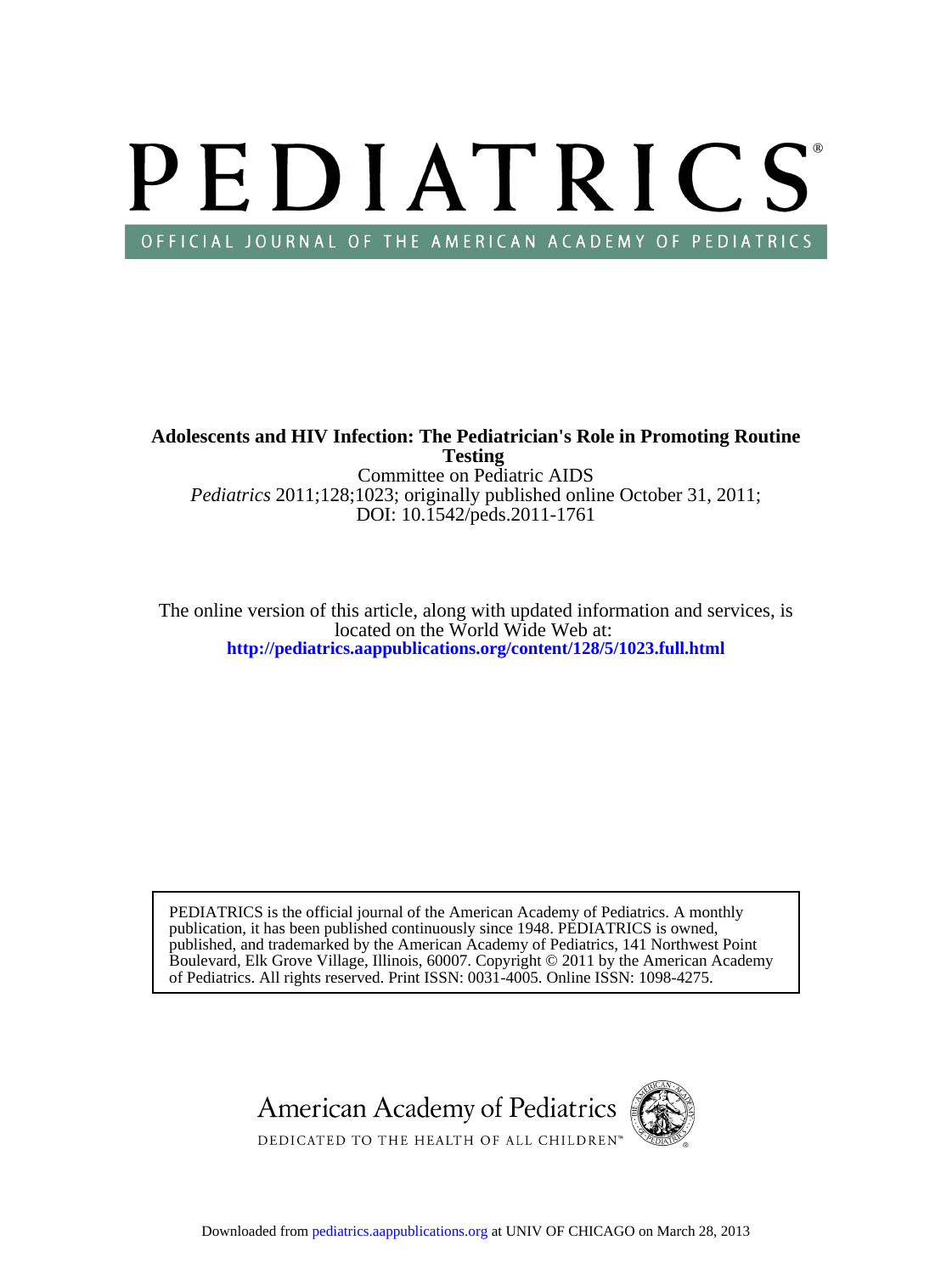Organizational Principles to Guide and Define the Child Health Care System and/or Improve the Health of all Children

# POLICY STATEMENT

DEDICATED TO THE HEALTH OF ALL CHILDREN

**American Academy** 

of Pediatrics

# Adolescents and HIV Infection: The Pediatrician's Role in Promoting Routine Testing

COMMITTEE ON PEDIATRIC AIDS

#### **KEY WORDS**

HIV testing, adolescence, opt-out testing, risk-reduction counseling

#### **ABBREVIATIONS**

STI—sexually transmitted infection CDC—Centers for Disease Control and Prevention EIA—enzyme immunoassay

This document is copyrighted and is property of the American Academy of Pediatrics and its Board of Directors. All authors have filed conflict of interest statements with the American Academy of Pediatrics. Any conflicts have been resolved through a process approved by the Board of Directors. The American Academy of Pediatrics has neither solicited nor accepted any commercial involvement in the development of the content of this publication.

www.pediatrics.org/cgi/doi/10.1542/peds.2011-1761

doi:10.1542/peds.2011-1761

All policy statements from the American Academy of Pediatrics automatically expire 5 years after publication unless reaffirmed, revised, or retired at or before that time.

PEDIATRICS (ISSN Numbers: Print, 0031-4005; Online, 1098-4275).

Copyright © 2011 by the American Academy of Pediatrics

# abstract

Pediatricians can play a key role in preventing and controlling HIV infection by promoting risk-reduction counseling and offering routine HIV testing to adolescent and young adult patients. Most sexually active youth do not feel that they are at risk of contracting HIV and have never been tested. Obtaining a sexual history and creating an atmosphere that promotes nonjudgmental risk counseling is a key component of the adolescent visit. In light of increasing numbers of people with HIV/AIDS and missed opportunities for HIV testing, the Centers for Disease Control and Prevention recommends universal and routine HIV testing for all patients seen in health care settings who are 13 to 64 years of age. There are advances in diagnostics and treatment that help support this recommendation. This policy statement reviews the epidemiologic data and recommends that routine screening be offered to all adolescents at least once by 16 to 18 years of age in health care settings when the prevalence of HIV in the patient population is more than 0.1%. In areas of lower community HIV prevalence, routine HIV testing is encouraged for all sexually active adolescents and those with other risk factors for HIV. This statement addresses many of the real and perceived barriers that pediatricians face in promoting routine HIV testing for their patients. *Pediatrics* 2011;128:1023–1029

# **INTRODUCTION AND BACKGROUND**

The HIV epidemic persists in the United States despite great progress in treatment and continued efforts to screen targeted populations. In 2006, an estimated 1 106 400 HIV-infected people were living in the United States, of whom 55 320 (5%) were adolescents and young adults aged 13 to 24 years.<sup>1</sup> Between 2005 and 2008, the estimated number of HIV/AIDS cases increased among 15- to 19-year-olds and 20- to 24-yearolds[.2](#page-6-1) HIV continues to be among the top 10 leading causes of death in the 20- to 24-year age group.<sup>3</sup> Of the 1.1 million people living with HIV/AIDS in the United States, approximately 20% are unaware of their infection<sup>4</sup>; this is a group that accounts for 54% to 70% of new HIV infections[.5](#page-6-4) In 2006, an estimated 48% of HIV-infected adolescents and young adults were unaware of their infection.<sup>6,[7](#page-6-6)</sup> The American Academy of Pediatrics encouraged HIV testing of all sexually active youth in a 2001 policy statement[.8](#page-6-7) This updated statement reflects advances in diagnostic testing, changes in epidemiology, and updated recommendations.

The risk of HIV infection varies with community prevalence rates, sexual behaviors, and concurrent substance use. The rate of new HIV

FREE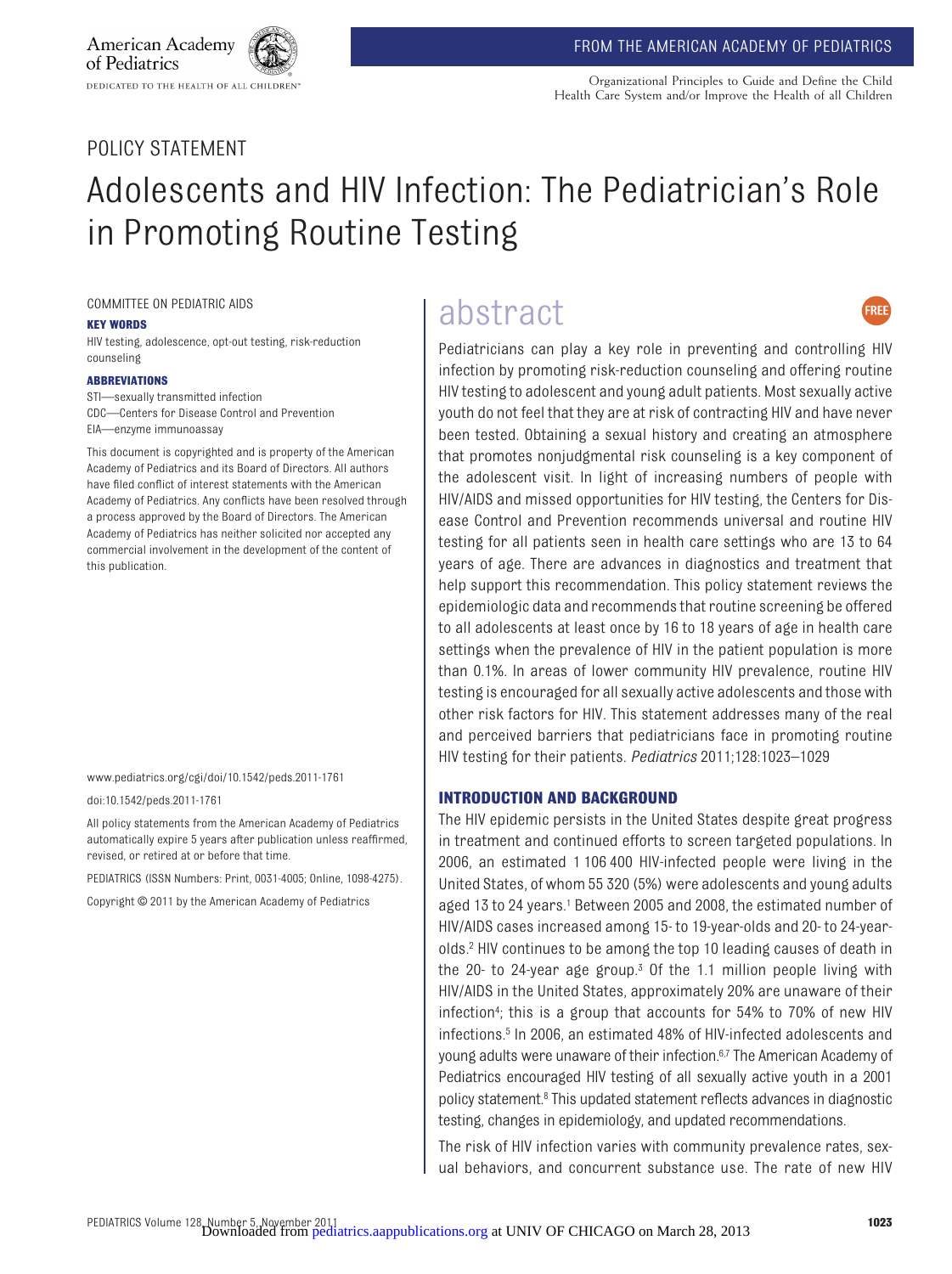diagnoses per 100 000 population increases with age from 12.6 in the 15 to 19-year age group to 37.2 in the 20 to 24-year age group.<sup>2</sup> In 2007, 73% of 13- to 24-year-olds diagnosed with HIV/ AIDS were male, and 27% were female[.9](#page-6-8) As with adults, most adolescent cases occur through sexual transmission. Among young men, at least two-thirds of HIV transmissions occur via male-tomale sex, whereas heterosexual encounters are the primary means of transmission among female adolescents and young adults[.3](#page-6-2) The greatest increase in new diagnoses has occurred among young minority men who have sex with men, which is a finding that necessitates new approaches to prevention. HIV infection disproportionately affects minorities, occurring 7 times more often in black people and 2.6 times more often in Latino people than in white peopl[e10](#page-6-9) and is more common in people living in the South and the Northeast[.3](#page-6-2)

Drug and alcohol use contributes to high-risk sexual activity. The 2009 Youth Risk Behavior Survey found that 46% of high school students reported having engaged in sexual activity (62% by the 12th grade), and 22% had consumed alcohol or used drugs before their last sexual intercourse[.11](#page-6-10) History of other sexually transmitted infections (STIs) can increase the risk of HIV acquisition, $12$  and a recent survey found that 26% of adolescent girls (14 –19 years of age) tested positive for an STI.<sup>13</sup>

Most sexually active adolescents and young adults do not feel that they are at risk of HIV infection and do not get tested. Although 65% of the high school students who took the survey reported being sexually active by the 12th grade and more than 85% had received HIV/AIDS education, only 13% had been tested for HIV.<sup>11</sup> Surveys of sexually active youth aged 15 to 19 years found that they do not

believe that they are at risk of HIV infection, and fewer than one-third of them had been tested for HIV[.14](#page-7-0) In contrast, surveys of older youth (18 –25 years of age) have revealed that 48% have been tested for HIV at some point, but fewer than one-third of them have been tested in the preceding 12 months[.15](#page-7-1) This sense of invulnerability is, in part, attributable to the adolescent's physical, psychological, and social development factors that contribute to low testing rates. Adolescents also cite concerns about confidentiality, access to testing, and invasive blood procedures as barriers to testing[.16](#page-7-2) A 2005 American Academy of Pediatrics survey revealed that nearly 50% of pediatricians recommend that all sexually active youth be screened for STIs; however, only 28% of them recommend that all adolescents be tested for HIV[.17](#page-7-3)

In light of the increasing numbers of people with HIV/AIDS and missed opportunities for HIV testing, the Centers for Disease Control and Prevention (CDC) recommends universal and routine HIV screening rather than targeted testing. Opt-out HIV testing, which refers to testing performed unless the patient declines[,18](#page-7-4) should be routinely performed for all patients aged 13 to 64 years who are seen in health care settings; this testing is performed without a separate written informed consent or pretest counseling[.4](#page-6-3) Individual states are changing local laws to meet these recommendations[.18](#page-7-4) The complex issues of confidentiality, disclosure, and consent in adolescent care make implementation of these recommendations more challenging. Nevertheless, pediatricians can play a key role in preventing and controlling HIV infection by promoting risk reduction and offering HIV testing to their adolescent and young adult patients.

# **RISK ASSESSMENT AND COUNSELING**

Because adolescents are a vulnerable population at increased risk of HIV infection, they should be routinely assessed for high-risk behaviors and screened for HIV. Pediatricians should also implement primary and secondary prevention strategies for STIs and HIV infection. Resources that facilitate assessment in a busy practice include the *Bright Futures* curriculu[m19](#page-7-5) and *Guidelines for Adolescent Preventive Services* (GAPS[\)20](#page-7-6) questionnaires. Although the new CDC recommendations deemphasize risk assessment and counseling as precursors for opt-out testing, these activities are critical components of routine adolescent visits. Adolescents may be more willing to disclose high-risk behaviors if pediatricians establish confidential, private discussions at each health maintenance visit.<sup>21</sup> Ideally, a confidentiality policy should be reviewed with adolescents and their parents in early adolescence (ie, before 14 years of age) and can be modeled on a sample provided by *Bright Futures*. [19](#page-7-5)

Discussing same-sex and opposite-sex attractions, sexual identity, sexual activity, and exposure to sexual violence or abuse are key components of taking sexual histories and providing health guidance to adolescents[.22](#page-7-8) Creating a supportive atmosphere and factual, nonjudgmental counseling is essential for reaching youth.

The US Preventive Services Task Force<sup>23</sup> and the American Academy of Pediatrics recognize that all youth are at current or future risk of STIs and HIV infection. Both groups recommend that all youth receive behavioral counseling to prevent STIs, including the recommendation that they delay sexual activity. Opportunities to discuss HIV and STIs with youth during routine health assessments are often missed, and youths of ethnic minorities are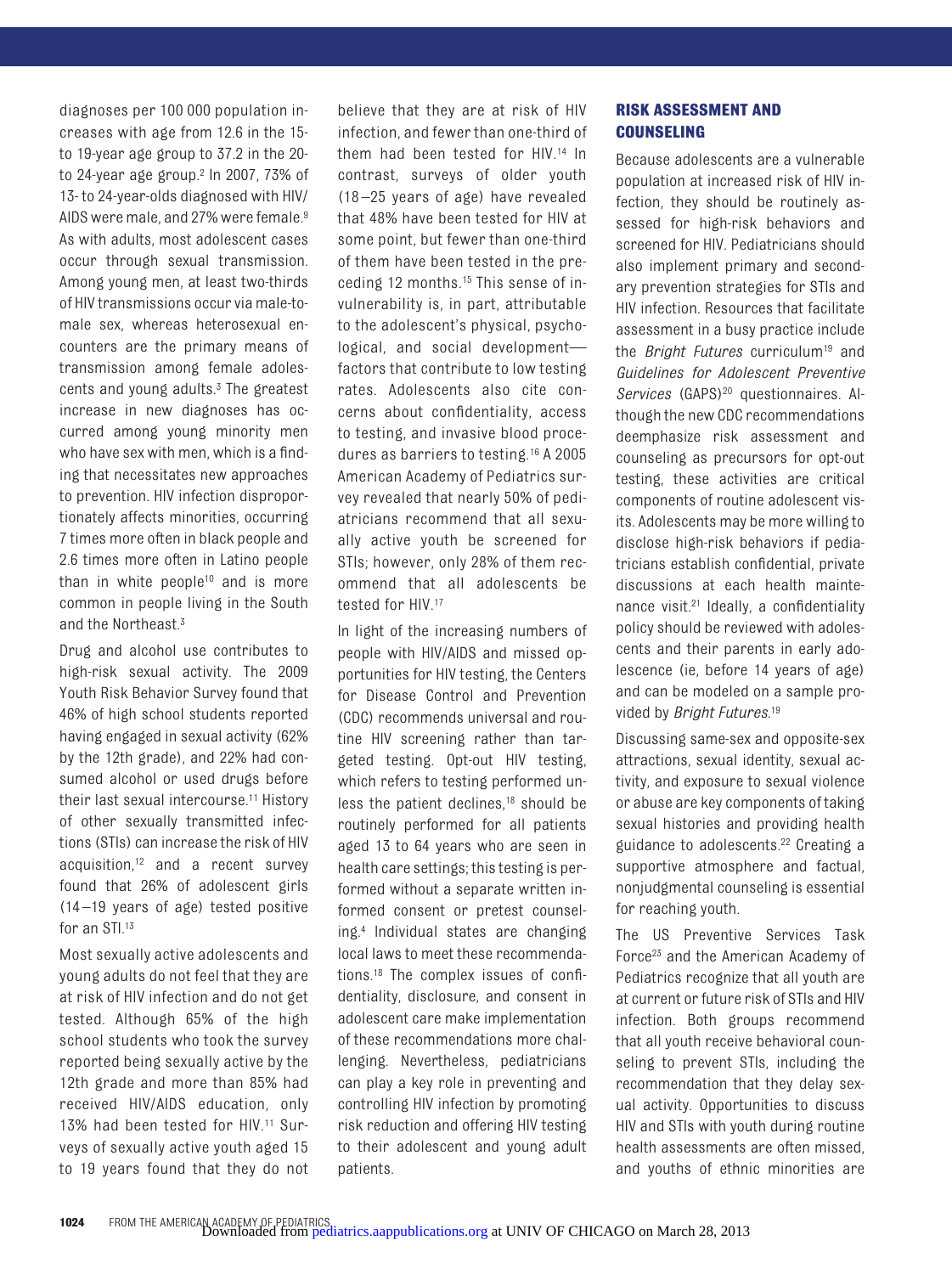less likely to receive regular preventive health care[.24](#page-7-10) The expansion of adolescent vaccine requirements to include human papillomavirus vaccine has provided additional opportunities for risk counseling, because discussion regarding this vaccination affords a natural segue into discussions of other STIs and HIV[.25](#page-7-11) School physicals and annual athletic preparticipation physical examinations provide other opportunities to discuss HIV and STIs, conduct risk assessments, and provide health guidance and offer testing; these examinations are often the only contact youth have with any health provider[.21](#page-7-7)

The use of postexposure prophylaxis with antiretroviral drugs should be considered for adolescents who may have been exposed to HIV after an episode of high-risk sexual activity or needle use. Victims of sexual violence should have baseline HIV testing as well as STI screening and treatment and should be offered mental health counseling[.26](#page-7-12) Guidelines for the use of postexposure prophylaxis in nonoccupational exposures are available,<sup>27</sup> and practitioners can get expert consultation from the AIDS Education and Training Centers National Clinicians Consultation Center (800-448-8765).

# **TESTING FOR HIV**

Much progress has been made in the area of HIV testing, and rapid and less invasive diagnostic HIV tests are readily availabl[e28](#page-7-14) [\(http://www.cdc.gov/hiv/](http://www.cdc.gov/hiv/topics/testing/resources/factsheets/rt-lab.htm) [topics/testing/resources/factsheets/rt](http://www.cdc.gov/hiv/topics/testing/resources/factsheets/rt-lab.htm)[lab.htm\)](http://www.cdc.gov/hiv/topics/testing/resources/factsheets/rt-lab.htm). The gold standard for HIV diagnosis remains the detection of HIV antibody in serum by enzyme-linked immunoassay (EIA) followed by confirmatory Western blot or immunofluorescent assay. The sensitivity and specificity of current assays are more than 99%. False-positive EIA results, although uncommon, can occasionally occur. False-negative results can occur if testing is performed during the acute phase of infection, before the development of an antibody response, or in subjects with severe immunosuppression. The use of an oral fluid testing device that measures HIV antibody in mucosal transudate is well accepted by youth and is used in many outreach settings[.16](#page-7-2) In addition, several point-of-care rapid HIV-1 antibody tests provide results in minutes to hours[.29](#page-7-15) These tests have sensitivity and specificity rates similar to those for standard EIA. In routine care, a negative rapid antibody test result does not need confirmation; however, as with EIAs, positive results should be confirmed with a more specific test, such as a Western blot or immunofluorescent assay. If the rapid test or EIA result is positive but the Western blot result is indeterminate, the adolescent might be in the process of seroconversion, or the result could be false-positive; the test should be repeated, and a virologic test (eg, nucleic acid test; HIV RNA test, or viral load test) should be performed for confirmation.

Most laboratories that perform standard EIA testing will automatically repeat an EIA if the first result is positive, followed by a Western blot test if the repeat EIA result is positive and will not report the positive results unless the Western blot confirms positivity. However, the advantage of the rapid test is that the results can be given to the patient immediately with the caution that the results need to be confirmed. Pediatricians who see youth with initial positive rapid test results should discuss the results with the patient and obtain a confirmatory Western blot. A positive HIV test result should be discussed with the patient in person; positive results should not be given by telephone. Local health departments or case management agencies can assist with linking youth with appropri-

ate care and counseling after diagnosis. HIV-infected youth should be cared for by providers with expertise in HIV medicine[.30](#page-7-16) Reviewing negative HIV results with youth provides an opportunity for pediatricians to provide additional risk counseling. In high-risk situations such as sexual assault or other nonoccupational exposures, negative testing should be repeated in 3 months and postexposure prophylaxis considered as previously discussed.

Pediatricians should be aware that an estimated 50% of patients acutely infected with HIV present with symptoms to health care providers; however, few providers make the diagnosis at this time[.31](#page-7-17) Symptoms of acute retroviral syndrome are outlined in [Table 1.](#page-4-0) During the acute stages of infection, antibody testing might yield a negative or indeterminate result while RNA testing results are positive. HIV RNA (viral load) testing should be performed on patients with suspect symptoms of acute infection and a negative antibody test result. Influenza-like illness and aseptic meningitis are also frequent presentations of the acute retroviral syndrome, and HIV testing may be appropriate, especially during seasons in which influenza and aseptic meningitis are not prevalent. The decision to include HIV RNA testing in this clinical scenario is based on age, risk factors, social history, and prevalence of HIV in the geographic area.

# **IMPLEMENTATION OF HIV SCREENING**

The CDC recommendation is to screen, through opt-out testing, all patients aged 13 to 64 years unless or until the HIV prevalence of their patient population is determined to be less than 0.1% [\(Table 2\)](#page-4-1). Pediatricians who care for youth in areas that have low prevalence rates should continue targeted testing. Youth at risk include all sexually active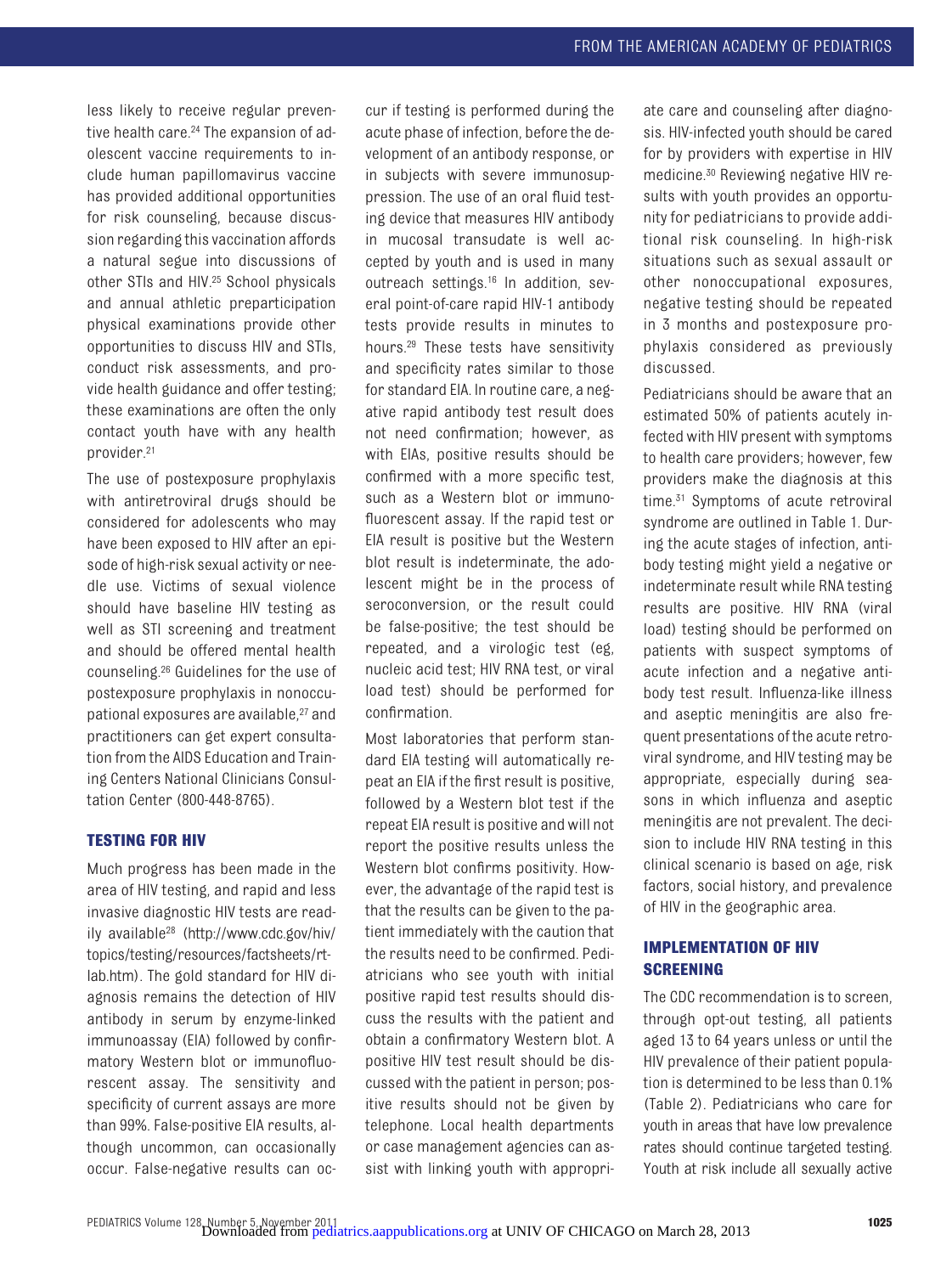#### <span id="page-4-0"></span>**TABLE 1** Identifying and Diagnosing Acute HIV-1 Infection

- Suspecting acute HIV infection: signs or symptoms of acute HIV infection with recent (within 2–6 wk) high HIV risk exposure<sup>a</sup>
- Signs/symptoms/laboratory findings can include but are not limited to  $\geq 1$  of the following: fever, lymphadenopathy, skin rash, myalgia/arthralgia, headache, diarrhea, oral ulcers, leucopenia, thrombocytopenia, transaminase elevation, aseptic meningitis
- High-risk exposures include sexual contact with a person infected with HIV or at risk of HIV, sharing of injection drug use paraphernalia, or contact of potentially infectious blood with mucous membranes or breaks in skin<sup>a</sup>
- Differential diagnosis: EBV and non-EBV (eg, CMV)–related infectious mononucleosis syndromes, influenza, viral hepatitis, streptococcal infection, syphilis
- Evaluation/diagnosis of acute/primary HIV infection

# HIV antibody EIA (rapid test if available)

- Reactive EIA must be followed by Western blot
- Negative EIA result or reactive EIA with negative or indeterminate Western blot should be followed by a virologic test<sup>b</sup>

A positive virologic test result in this setting is consistent with acute HIV infection

Positive quantitative or qualitative HIV RNA test results should be confirmed with subsequent documentation of seroconversion

EBV indicates Epstein-Barr virus; CMV, cytomegalovirus.

a In some settings, behaviors conducive to acquisition of HIV infection might not be ascertained or might not be perceived as "high risk" by the health care provider, the patient, or both. Thus, symptoms and signs consistent with acute retroviral syndrome should motivate consideration of this diagnosis even in the absence of reported high-risk behaviors. b p24 antigen or HIV RNA assay. The p24 antigen is less sensitive but more specific than HIV RNA tests; HIV RNA tests are generally preferred. HIV RNA tests include quantitative branched DNA (bDNA) or reverse-transcriptase polymerase chain reaction (RT-PCR) or qualitative transcription-mediated amplification (APTIMA [GenProbe, San Diego, CA]).

Data source: modified from Panel on Antiretroviral Guidelines for Adults and Adolescents. Department of Health and Human Services. Guidelines for the use of antiretroviral agents in HIV-1-infected adults and adolescents. Available at: [www.aidsinfo.nih.gov/ContentFiles/AdultandAdolescentGL.pdf.](www.aidsinfo.nih.gov/ContentFiles/AdultandAdolescentGL.pdf)

#### <span id="page-4-1"></span>**TABLE 2** CDC Recommendations on Consent and Pretest Information

- Screening should be voluntary and undertaken only with the patient's knowledge and understanding that HIV testing is planned
- Patients should be informed verbally or in writing that HIV testing will be performed unless they decline (opt-out screening). Verbal or written information should include an explanation of HIV infection and the meanings of positive and negative test results, and the patient should be offered an opportunity to ask questions and to decline testing. With such notification, consent for HIV screening should be incorporated into the patient's general informed consent for medical care on the same basis as are other screening or diagnostic tests; a separate consent form for HIV testing is not recommended
- Easily understood informational materials should be made available in the languages of the commonly encountered populations within the service area. The competence of interpreters and bilingual staff to provide language assistance to patients with limited English proficiency must be ensured If a patient declines an HIV test, the decision should be documented in the medical record

Data source: Branson BM, Handsfield HH, Lampe MA, et al; Centers for Disease Control and Prevention. *MMWR Recomm Rep*. 2006;55(RR-14):1–17[.4](#page-6-3)

adolescents. Youth at high risk, which include those who use intravenous drugs, exchange sex for money, or have sex with multiple partners or are men who have sex with men, should be tested yearly. Pediatricians should be aware of their local HIV prevalence data, because some communities have very high rates of HIV, which places youth at disproportionate risk[\(www.cdc.gov/hiv/topics/surveillance/](www.cdc.gov/hiv/topics/surveillance/resources/slides/2007report_tables) [resources/slides/2007report\\_tables\)](www.cdc.gov/hiv/topics/surveillance/resources/slides/2007report_tables). Because 13% of pregnancies occur in youth aged 15 to 19 years, routine HIV

testing and early identification can also positively affect prevention of mother-to-child transmission of HIV.

The US Preventive Services Task Force strongly recommends HIV testing of at-risk adults and adolescents and all pregnant women; however, it has made no recommendation for or against routine screening.<sup>32</sup> Its accompanying review of the evidence discusses that, depending on the setting, many patients will be missed with riskbased screening and that there is good evidence for routine screening of patients seen in high-risk or highprevalence settings, including STI clinics, correctional facilities, and adolescent clinics with high STI rates[.33](#page-7-19) Although several studies have shown the cost-effectiveness of routine HIV screening, data addressing this issue in youth are insufficient[.34](#page-7-20)[–36](#page-7-21)

Nearly half of recently identified infected people had their first HIV test within 1 year of being diagnosed with AIDS. These so-called late testers are generally young, heterosexual, poorly educated, and black or Latino, and they are more likely to be identified through a health care setting than through targeted testing[.4](#page-6-3) Early testing plays an important role in the health of the individual adolescent and the community. There is evidence that at least 20% of newly diagnosed youth seroconverted within the previous  $6$  months. $37$  This early phase of illness is a time of high viremia, during which the risk of infectivity and transmission is greatest. People who are aware of their HIV status are more likely to practice safer sex or remain abstinent.<sup>38</sup> Patients who are diagnosed and treated earlier have a slower progression to AIDS, are more likely to restore immunologic function, and are less likely to transmit HIV to others[.39](#page-7-24)

The health care setting has many advantages as a site of HIV testing for youth. Adolescents are more likely to agree to be tested if it is recommended by a physician,<sup>40</sup> and youth who are diagnosed at a health care facility are more likely to enter into HIV care in a timely fashion.<sup>37</sup> The 2007 National Health Interview Survey found that among adults who received an HIV test, more than 80% did so in doctors' offices, hospitals, emergency departments, and clinics compared with test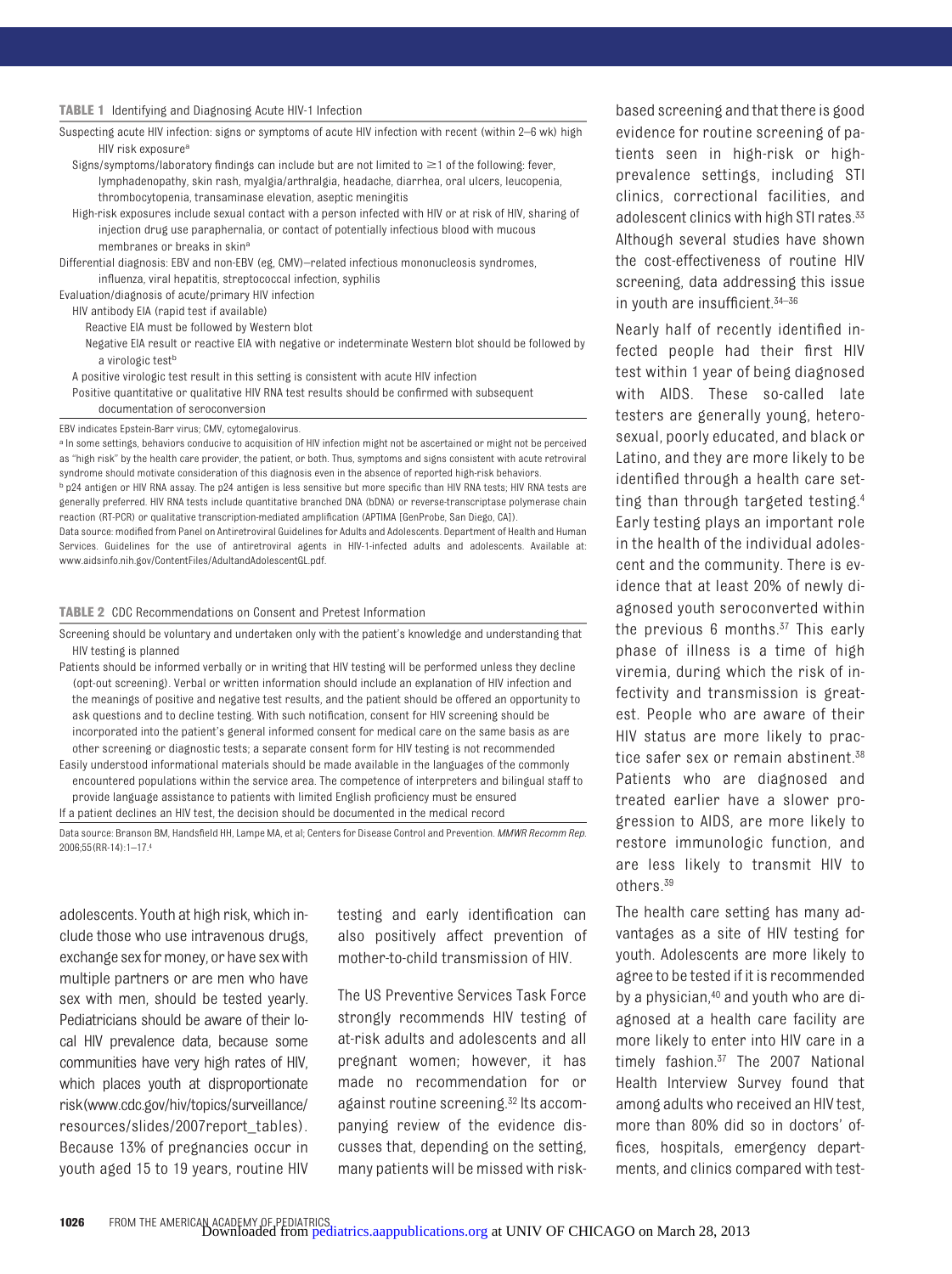ing at HIV counseling and testing centers or STI clinics[.41](#page-7-26)

The use of acute care settings to improve testing rates is attractive to youth, because they are more likely to use urgent care settings for their health care needs.<sup>42</sup> In the years before diagnosis, many HIV-infected adults seek care for HIV-related symptoms in acute care settings[.43](#page-7-28) Implementation of rapid HIV testing in the emergency department setting has improved testing rates and greatly benefits youth who prefer rapid testing. A recent study in a large pediatric emergency department used a multisystems approach to implement routine screening with rapid HIV testing. More than 50% of youth were offered HIV testing, and only 13% opted out.<sup>44</sup> Effective implementation in emergency care settings requires commitment by emergency department staff, education, training, and an effective means of reminding staff to routinely perform the test (eg, electronic prompts).

# **PERCEIVED BARRIERS TO ROUTINE TESTING**

Research has found that youth might forgo reproductive health services if parental consent is required[.45](#page-7-30) Laws concerning consent and confidentiality for HIV care and treatment vary among states; thus, physicians need to familiarize themselves with local laws. Public health statutes and legal precedents allow for medical evaluation and treatment of minors with certain illnesses—particularly STIs—without parental knowledge or consent. Consent and confidentiality laws, even for the treatment of STIs, may have special provisions in some states for teenagers in foster care. Minors can now consent to HIV testing in all states, although the age of consent varies [\(www.](www.guttmacher.org/statecenter/spibs/spib_OMCL.pdf) [guttmacher.org/statecenter/spibs/spib\\_](www.guttmacher.org/statecenter/spibs/spib_OMCL.pdf) [OMCL.pdf\)](www.guttmacher.org/statecenter/spibs/spib_OMCL.pdf)[.46](#page-7-31) Although these state laws might be in the process of being changed, pediatricians need to know and abide by the laws in effect in their jurisdiction. The Compendium of State HIV Testing Laws from the National HIV/ AIDS Clinicians' Consultation Center [\(www.nccc.ucsf.edu\)](www.nccc.ucsf.edu) can help clinicians seeking clarification of how their state laws and the CDC recommendations apply in clinical practice. The compendium comprehensively presents clinicians with regular updates to each state's HIV testing laws. Excellent tools are also available to assist providers in implementing HIV testing in their adolescent practices [\(www.adolescentaids.org/healthcare/](www.adolescentaids.org/healthcare/acts.php) [acts.php\)](www.adolescentaids.org/healthcare/acts.php)[.47](#page-7-32) Reimbursement and disclosure to parents via insurance billing are issues that require additional attention. At present, health insurance coverage of HIV screening is variable[.18](#page-7-4) Health advocates, insurers, and states must influence policies around confidentiality and insurance coverage that can address the aforementioned issues.

If pediatricians are unable to ensure confidentiality for HIV testing for adolescent patients in their office setting, they should identify and refer youth to confidential community-based HIV testing. Pediatricians should familiarize themselves with available resources in their communities. A CDC Web site [\(www.hivtest.org\)](www.hivtest.org) provides assistance in finding local testing sites.

Disclosure of the HIV status of an adolescent should be held to the same legal and ethical standards as those for an adult. An important concern for HIVpositive adolescents is the limits of confidentiality related to notification of sexual partners. Partner-notification services can play a key role in preventing and controlling the HIV epidemic in the United States. Physicians should be familiar with state laws, and they should use reasonable means to persuade an infected person to voluntarily

inform his or her partner(s). Physicians who intend to disclose their adolescent patient's HIV status to sexual partners or parents should inform the patient of their intent before testing and should describe the circumstances under which disclosure would occur. Optimally, adolescents should have the support of a parent or guardian when faced with a diagnosis of HIV; however, each case should be approached individually. Disclosure of HIV-infection status is regulated by state laws, and disclosure to school authorities without an adolescent's consent generally is not indicated[.48](#page-7-33)

# **CONCLUSIONS AND RECOMMENDATIONS**

- 1. Routine HIV screening should be offered to all adolescents at least once by 16 to 18 years of age in health care settings when the prevalence of HIV in the patient population is more than 0.1%.
- 2. In areas of lower community HIV prevalence, routine HIV testing is encouraged for all sexually active adolescents and those with other risk factors for HIV (eg, substance use).
- 3. High-risk youth should be tested annually for HIV. Adolescents tested for other STIs should be tested for HIV at the same visit.
- 4. Emergency departments and urgent care facilities in highprevalence areas should implement routine HIV testing, which will provide an excellent opportunity to reach youth who do not seek primary care services often.
- 5. Physicians should recognize the symptoms of the acute retroviral syndrome, such as mononucleosislike syndromes, and consider including HIV RNA testing (viral load) in the diagnostic workup of youth when the appropriate risk factors are present.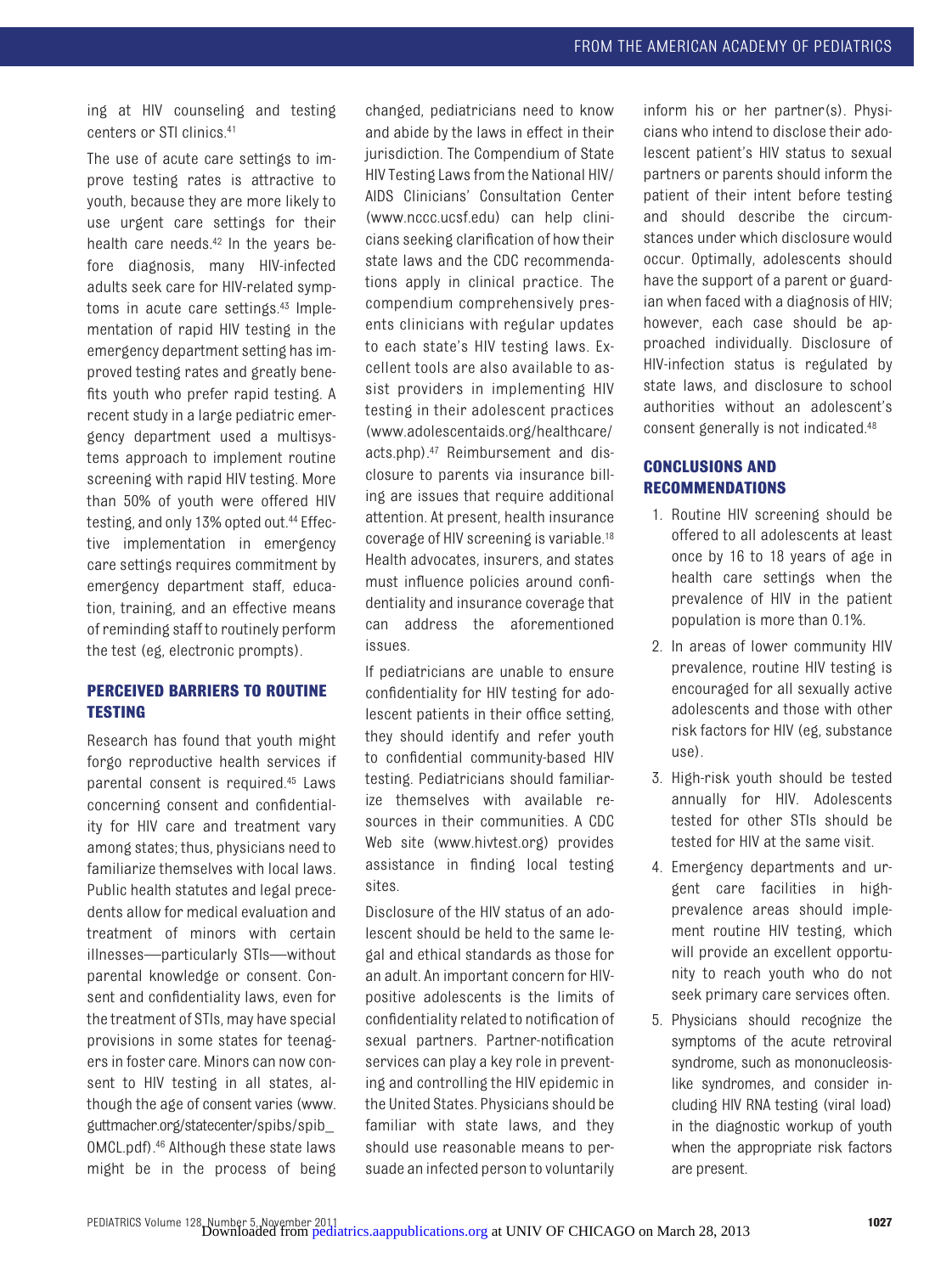- 6. Although parental involvement in adolescent health care is always desirable, consent of the adolescent should be sufficient to provide testing and treatment for HIV infection or STIs. Pediatricians should make use of free and confidential community-based testing programs if there are cost or confidentiality concerns.
- 7. Pediatricians should assess sexual and substance use behaviors, an essential component of routine adolescent care, regardless of perceived risk. Standardized assessment tools and a confidentiality protocol can be helpful.
- 8. Pediatricians are encouraged to create an environment of tolerance and facilitate open discussion of gender and sexual orientation.
- 9. Opt-out HIV testing is preferred if allowed by state laws, and rapid HIV testing has similar sensitivity to EIAs and can provide immediate notification of preliminary results.

# **REFERENCES**

- <span id="page-6-0"></span>1. Centers for Disease Control and Prevention. HIV prevalence estimates: United States, 2006. *MMWR Morb Mortal Wkly Rep*. 2008; 57(39):1073–1076
- <span id="page-6-1"></span>2. Centers for Disease Control and Prevention. HIV surveillance report 2008. Available at: [www.cdc.gov/hiv/surveillance/](www.cdc.gov/hiv/surveillance/resources/reports/2008report/pdf/2008SurveillanceReport.pdf) [resources/reports/2008report/pdf/](www.cdc.gov/hiv/surveillance/resources/reports/2008report/pdf/2008SurveillanceReport.pdf) [2008SurveillanceReport.pdf.](www.cdc.gov/hiv/surveillance/resources/reports/2008report/pdf/2008SurveillanceReport.pdf) Accessed July 5, 2010
- <span id="page-6-2"></span>3. Rangel MC, Gavin L, Reed C, Fowler MG, Lee LM. Epidemiology of HIV and AIDS among adolescents and young adults in the United States. *J Adolesc Health*. 2006;39(2): 156 –163
- <span id="page-6-3"></span>4. Branson BM, Handsfield HH, Lampe MA, et al; Centers for Disease Control and Prevention. Revised recommendations for HIV testing of adults, adolescents, and pregnant women in health-care settings. *MMWR Recomm Rep*. 2006;55(RR-14):1–17; quiz CE1–CE4
- <span id="page-6-4"></span>5. Marks G, Crepaz N, Janssen RS. Estimating sexual transmission of HIV from persons aware and unaware that they are infected

Physicians must follow the guidelines of their local jurisdictions for routine HIV opt-out testing in adolescents and are encouraged to advocate for change when such jurisdictions create barriers for implementation of opt-out testing.

- 10. A negative HIV test result should be used as an opportunity to counsel adolescents on sexual and drug use behaviors to reduce future risk.
- 11. For adolescents with a positive HIV test result, it is critical to arrange linkages to age-appropriate HIV specialty care, including prenatal care when appropriate.
- 12. Pediatricians are encouraged to advocate for the dissemination of accurate, evidence-based prevention education, access to confidential HIV and STI testing and counseling, and HIV treatment for adolescents.
- 13. Preventive care screening should include universal coverage and adequate payment for HIV testing

with the virus in the USA. *AIDS*. 2006;20(10): 1447–1450

- <span id="page-6-5"></span>6. Campsmith ML, Rhodes PH, Hall HI, Green TA. Undiagnosed HIV prevalence among adults and adolescents in the United States at the end of 2006 [published correction appears in *J Acquir Immune Defic Syndr*. 2010; 54(1):112]. *J Acquir Immune Defic Syndr*. 2010;53(5):619 – 624
- <span id="page-6-6"></span>7. Centers for Disease Control and Prevention. HIV testing among high school students: United States, 2007. *MMWR Morb Mortal Wkly Rep*. 2009;58(24):665– 668
- <span id="page-6-7"></span>8. American Academy of Pediatrics, Committee on Pediatric AIDS, Committee on Adolescence. Adolescents and human immunodeficiency virus infection: the role of the pediatrician in prevention and intervention. *Pediatrics*. 2001;107(1):188 –190
- <span id="page-6-8"></span>9. Centers for Disease Control and Prevention. HIV/AIDS surveillance in adolescents and young adults (through 2007). Available at: [www.cdc.gov/hiv/topics/surveillance/](www.cdc.gov/hiv/topics/surveillance/resources/slides/adolescents/index.htm) [resources/slides/adolescents/index.htm.](www.cdc.gov/hiv/topics/surveillance/resources/slides/adolescents/index.htm) Accessed January 14, 2010

and related counseling. Physicians should advocate for confidential billing practices related to HIV and STI testing in adolescent and young adults.

#### **LEAD AUTHORS**

Patricia J. Emmanuel, MD Jaime Martinez, MD

# **COMMITTEE ON PEDIATRIC AIDS,**

# **2010 –2011**

Patricia M. Flynn, MD, Chairperson Grace M. Aldrovandi, MD Ellen Gould Chadwick, MD Rana Chakraborty, MD Ellen Rae Cooper, MD Patricia J. Emmanuel, MD Jaime Martinez, MD Russell B. Van Dyke, MD

# **PREVIOUS COMMITTEE MEMBERS**

Michael Brady, MD Laura Hoyt, MD

# **LIAISONS**

Kenneth L. Dominguez, MD, MPH *– Centers for Disease Control and Prevention* Lynne M. Mofenson, MD *– Eunice Kennedy Shriver National Institute of Child Health and Human Development*

#### **CONSULTANT**

Gordon E. Schutze, MD

#### **STAFF**

Anjie Emanuel, MPH

- <span id="page-6-9"></span>10. Hall HI, Song R, Rhodes P, et al; HIV Incidence Surveillance Group. Estimation of HIV incidence in the United States. *JAMA*. 2008; 300(5):520 –529
- <span id="page-6-10"></span>11. Eaton DK, Kann L, Kinchen S, et al; Centers for Disease Control and Prevention. Youth risk behavior surveillance: United States, 2009. *MMWR Surveill Summ*. 2010;59(SS-5): 1–142
- <span id="page-6-11"></span>12. Fleming DT, Wasserheit JN. From epidemiological synergy to public health policy and practice: the contribution of other sexually transmitted diseases to sexual transmission of HIV infection. *Sex Transm Infect*. 1999;75(1):3–17
- <span id="page-6-12"></span>13. Forhan S. Prevalence of sexually transmitted infections and bacterial vaginosis among female adolescents in the United States: data from the National Health and Nutritional Examination Survey (NHANES) 2003–2004 [abstr]. Presented at: 2008 National STD Prevention Conference; March 10 –13, 2008; Chicago, IL. Available at: [cdc.](cdc.confex.com/cdc/std2008/techprogram/P14888.HTM) [confex.com/cdc/std2008/techprogram/](cdc.confex.com/cdc/std2008/techprogram/P14888.HTM) [P14888.HTM.](cdc.confex.com/cdc/std2008/techprogram/P14888.HTM) Accessed September 23, 2011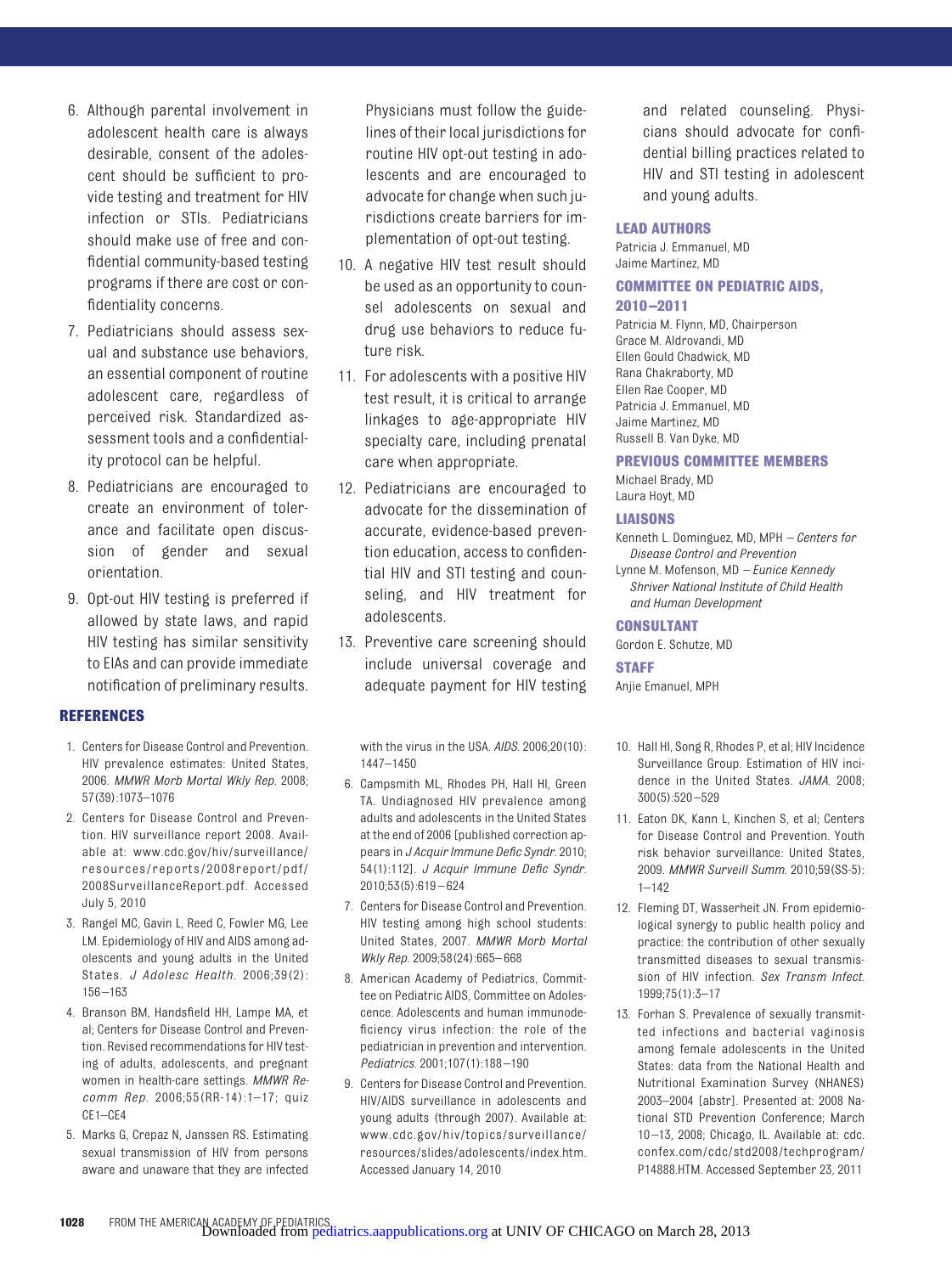- <span id="page-7-0"></span>14. Henry J. Kaiser Family Foundation. National survey of teens on HIV/AIDS. Available at: [www.kff.org/youthhivstds/upload/National-](www.kff.org/youthhivstds/upload/National-Survey-of-Teens-on-HIV-AIDS.pdf)[Survey-of-Teens-on-HIV-AIDS.pdf.](www.kff.org/youthhivstds/upload/National-Survey-of-Teens-on-HIV-AIDS.pdf) Accessed September 23, 2011
- <span id="page-7-1"></span>15. Henry J. Kaiser Family Foundation. *Survey of Americans on HIV/AIDS.* Available at: [www.](www.kff.org/kaiserpolls/pomr050806pkg.cfm) [kff.org/kaiserpolls/pomr050806pkg.cfm.](www.kff.org/kaiserpolls/pomr050806pkg.cfm) Accessed June 27, 2010
- <span id="page-7-2"></span>16. Peralta L, Deeds BG, Hipszer S, Ghalib K. Barriers and facilitators to adolescent HIV testing. *AIDS Patient Care STDS*. 2007;21(6):  $400 - 408$
- <span id="page-7-3"></span>17. Henry-Reid LM, O'Connor KG, Klein JD, Cooper E, Flynn P, Futterman DC. Current pediatrician practices in identifying high-risk behaviors of adolescents. *Pediatrics*. 2010; 125(4). Available at: [www.pediatrics.org/](www.pediatrics.org/cgi/content/full/125/4/e741) [cgi/content/full/125/4/e741](www.pediatrics.org/cgi/content/full/125/4/e741)
- <span id="page-7-4"></span>18. Bartlett JG, Branson BM, Fenton K, Hauschild BC, Miller V, Mayer KH. Opt-out testing for human immunodeficiency virus in the United States: progress and challenges. *JAMA*. 2008;300(8):945–951
- <span id="page-7-5"></span>19. American Academy of Pediatrics. *Bright Futures* adolescent supplemental questionnaire 15 to 17 year visits. Available at: [http://](brightfutures.aap.org/pdfs/D.Adol.SQ.Patient.15-17yr.SAMPLE.pdf) [brightfutures.aap.org/pdfs/D.Adol.SQ.](brightfutures.aap.org/pdfs/D.Adol.SQ.Patient.15-17yr.SAMPLE.pdf) [Patient.15-17yr.SAMPLE.pdf.](brightfutures.aap.org/pdfs/D.Adol.SQ.Patient.15-17yr.SAMPLE.pdf) Accessed February 2, 2010
- <span id="page-7-6"></span>20. American Medical Association. *AMA Guidelines for Adolescent Preventive Services (GAPS): Recommendations and Rationale*. Elster AB, Kuznets NJ, eds. Baltimore, MD: Williams & Wilkins; 1994
- <span id="page-7-7"></span>21. American Academy of Pediatrics, Committee on Adolescence. Achieving quality health services for adolescents. *Pediatrics*. 2008; 121(6):1263–1270
- <span id="page-7-8"></span>22. Frankowski BL; American Academy of Pediatrics, Committee on Adolescence. Sexual orientation and adolescents. *Pediatrics*. 2004;113(6):1827–1832
- <span id="page-7-9"></span>23. US Preventive Services Task Force. Behavioral counseling to prevent sexually transmitted infections: U.S. Preventive Services Task Force recommendation statement. *Ann Intern Med*. 2008;149(7):491– 496, W95
- <span id="page-7-10"></span>24. Burstein GR, Lowry R, Klein JD, Santelli JS. Missed opportunities for sexually transmitted diseases, human immunodeficiency virus, and pregnancy prevention services during adolescent health supervision visits. *Pediatrics*. 2003;111(5 pt 1):996 –1001
- <span id="page-7-11"></span>25. Rupp R, Rosenthal SL, Middleman AB. Vaccination: an opportunity to enhance early adolescent preventative services. *J Adolesc Health*. 2006;39(4):461– 464
- <span id="page-7-12"></span>26. Kaufman M; American Academy of Pediatrics, Committee on Adolescence. Care of the

adolescent sexual assault victim. 2008; 122(2):462– 470

- <span id="page-7-13"></span>27. Smith DK, Grohskopf LA, Black RJ, et al; US Department of Health and Human Services. Antiretroviral postexposure prophylaxis after sexual, injection-drug use, or other nonoccupational exposure to HIV in the United States. *MMWR Recomm Rep*. 2005;54(RR-2):  $1 - 20$
- <span id="page-7-14"></span>28. Branson BM. State of the art for diagnosis of HIV infection. *Clin Infect Dis*. 2007;45(s4): S221–S225
- <span id="page-7-15"></span>29. Food and Drug Administration. Anti-HIV-1 testing service. Available at: [www.fda.gov/](www.fda.gov/BiologicsBloodVaccines/BloodBloodProducts/ApprovedProducts/LicensedProductsBLAs/BloodDonorScreening/InfectiousDisease/ucm126582.htm) [BiologicsBloodVaccines/BloodBloodProducts/](www.fda.gov/BiologicsBloodVaccines/BloodBloodProducts/ApprovedProducts/LicensedProductsBLAs/BloodDonorScreening/InfectiousDisease/ucm126582.htm) [ApprovedProducts/LicensedProductsBLAs/](www.fda.gov/BiologicsBloodVaccines/BloodBloodProducts/ApprovedProducts/LicensedProductsBLAs/BloodDonorScreening/InfectiousDisease/ucm126582.htm) [BloodDonorScreening/InfectiousDisease/](www.fda.gov/BiologicsBloodVaccines/BloodBloodProducts/ApprovedProducts/LicensedProductsBLAs/BloodDonorScreening/InfectiousDisease/ucm126582.htm) [ucm126582.htm.](www.fda.gov/BiologicsBloodVaccines/BloodBloodProducts/ApprovedProducts/LicensedProductsBLAs/BloodDonorScreening/InfectiousDisease/ucm126582.htm) Accessed January 14, 2010
- <span id="page-7-16"></span>30. Landon BE, Wilson IB, McInnes K, et al. Physician specialization and the quality of care for human immunodeficiency virus infection. *Arch Intern Med*. 2005;165(10): 1133–1139
- <span id="page-7-17"></span>31. Weintrob AC, Giner J, Menezes P, et al. Infrequent diagnosis of primary human immunodeficiency virus infection: missed opportunities in acute care settings. *Arch Intern Med*. 2003;163(17):2097–2100
- <span id="page-7-18"></span>32. US Preventive Services Task Force. Screening for HIV. Available at: [www.ahrq.gov/](www.ahrq.gov/clinic/uspstf/uspshivi.htm) [clinic/uspstf/uspshivi.htm.](www.ahrq.gov/clinic/uspstf/uspshivi.htm) Accessed July 5, 2010
- <span id="page-7-19"></span>33. Chou R, Huffman LH, Fu R, Smits AK, Korthuis PT; US Preventive Services Task Force. Screening for HIV: a review of the evidence for the U.S. Preventive Services Task Force. *Ann Intern Med*. 2005;143(1):55–73
- <span id="page-7-20"></span>34. Paltiel AD, Weinstein MC, Kimmel AD, et al. Expanded screening for HIV in the United States–an analysis of cost-effectiveness. *N Engl J Med*. 2005;352(6):586 –595
- 35. Walensky RP, Freedberg KA, Weinstein MC, Paltiel AD. Cost-effectiveness of HIV testing and treatment in the United States. *Clin Infect Dis*. 2007;45(suppl 4):S248 –S254
- <span id="page-7-21"></span>36. Sanders GD, Bayoumi AM, Sundaram V, et al. Cost-effectiveness of screening for HIV in the era of highly active antiretroviral therapy. *N Engl J Med*. 2005;352(6):570 –585
- <span id="page-7-22"></span>37. Grant AM, Jamieson DJ, Elam-Evans LD, Beck-Sague C, Duerr A, Henderson SL. Reasons for testing and clinical and demographic profile of adolescents with non–perinatally acquired HIV infection. *Pediatrics*. 2006;117(3). Available at: [www.pediatrics.org/cgi/content/full/117/](www.pediatrics.org/cgi/content/full/117/3/e468) [3/e468](www.pediatrics.org/cgi/content/full/117/3/e468)
- <span id="page-7-23"></span>38. Weinhardt LS, Carey MP, Johnson BT, Bickham NL. Effects of HIV counseling and testing on sexual risk behavior: a meta-analytic

review of published research, 1985–1997. *Am J Public Health*. 1999;89(9):1397–1405

- <span id="page-7-24"></span>39. Moore RD, Keruly JC.  $CD4^+$  cell count 6 years after commencement of highly active antiretroviral therapy in persons with sustained virologic suppression. *Clin Infect Dis*. 2007;44(3):441– 446
- <span id="page-7-25"></span>40. Murphy DA, Mitchell R, Vermund SH, Futterman D; Adolescent Medicine HIV/AIDS Research Network. Factors associated with HIV testing among HIV-positive and HIVnegative high-risk adolescents: the REACH Study. Reaching for Excellence in Adolescent Care and Health. *Pediatrics*. 2002; 110(3). Available at: [www.pediatrics.org/](www.pediatrics.org/cgi/content/full/110/3/e36) [cgi/content/full/110/3/e36](www.pediatrics.org/cgi/content/full/110/3/e36)
- <span id="page-7-26"></span>41. Centers for Disease Control and Prevention. QuickStats percentage of adults aged  $>18$ years who had ever been tested for human immunodeficiency virus (HIV), by age group and sex: National Health Interview Survey, United States, 2007. Available at: [www.cdc.](www.cdc.gov/mmwr/preview/mmwrhtml/mm5803a7.htm) [gov/mmwr/preview/mmwrhtml/mm5803a7.](www.cdc.gov/mmwr/preview/mmwrhtml/mm5803a7.htm) [htm.](www.cdc.gov/mmwr/preview/mmwrhtml/mm5803a7.htm) Accessed September 23, 2011
- <span id="page-7-27"></span>42. Miller CA, Tebb KP, Williams JK, Neuhaus JM, Shafer MA. Chlamydial screening in urgent care visits: adolescent-reported acceptability associated with adolescent perception of clinician communication. *Arch Pediatr Adolesc Med*. 2007;161(8):777–782
- <span id="page-7-28"></span>43. Centers for Disease Control and Prevention. Missed opportunities for earlier diagnosis of HIV infection: South Carolina, 1997–2005. *MMWR Morb Mortal Wkly Rep*. 2006;55(47): 1269 –1272
- <span id="page-7-29"></span>44. Minniear TD, Gilmore B, Arnold SR, Flynn PM, Knapp KM, Gaur AH. Implementation of and barriers to routine HIV screening for adolescents. *Pediatrics* . 2009;124(4): 1076 –1084
- <span id="page-7-30"></span>45. Lehrer JA, Pantell R, Tebb K, Shafer MA. Forgone health care among U.S. adolescents: associations between risk characteristics and confidentiality concern. *J Adolesc Health*. 2007;40(3):218 –226
- <span id="page-7-31"></span>46. Guttmacher Institute. Minors' access to STI services. Available at: [www.guttmacher.](www.guttmacher.org/statecenter/spibs/spib_MASS.pdf) [org/statecenter/spibs/spib\\_MASS.pdf.](www.guttmacher.org/statecenter/spibs/spib_MASS.pdf) Accessed September 23, 2011
- <span id="page-7-32"></span>47. Children's Hospital at Montefiore, Adolescent AIDS Program. Experience ACTS. Available at: [www.adolescentaids.org/](www.adolescentaids.org/healthcare/acts.php) [healthcare/acts.php.](www.adolescentaids.org/healthcare/acts.php) Accessed September 30, 2011
- <span id="page-7-33"></span>48. American Academy of Pediatrics, Committee on Pediatric AIDS. Education of children with human immunodeficiency virus infection. *Pediatrics*. 2000;105(6):1358 –1360